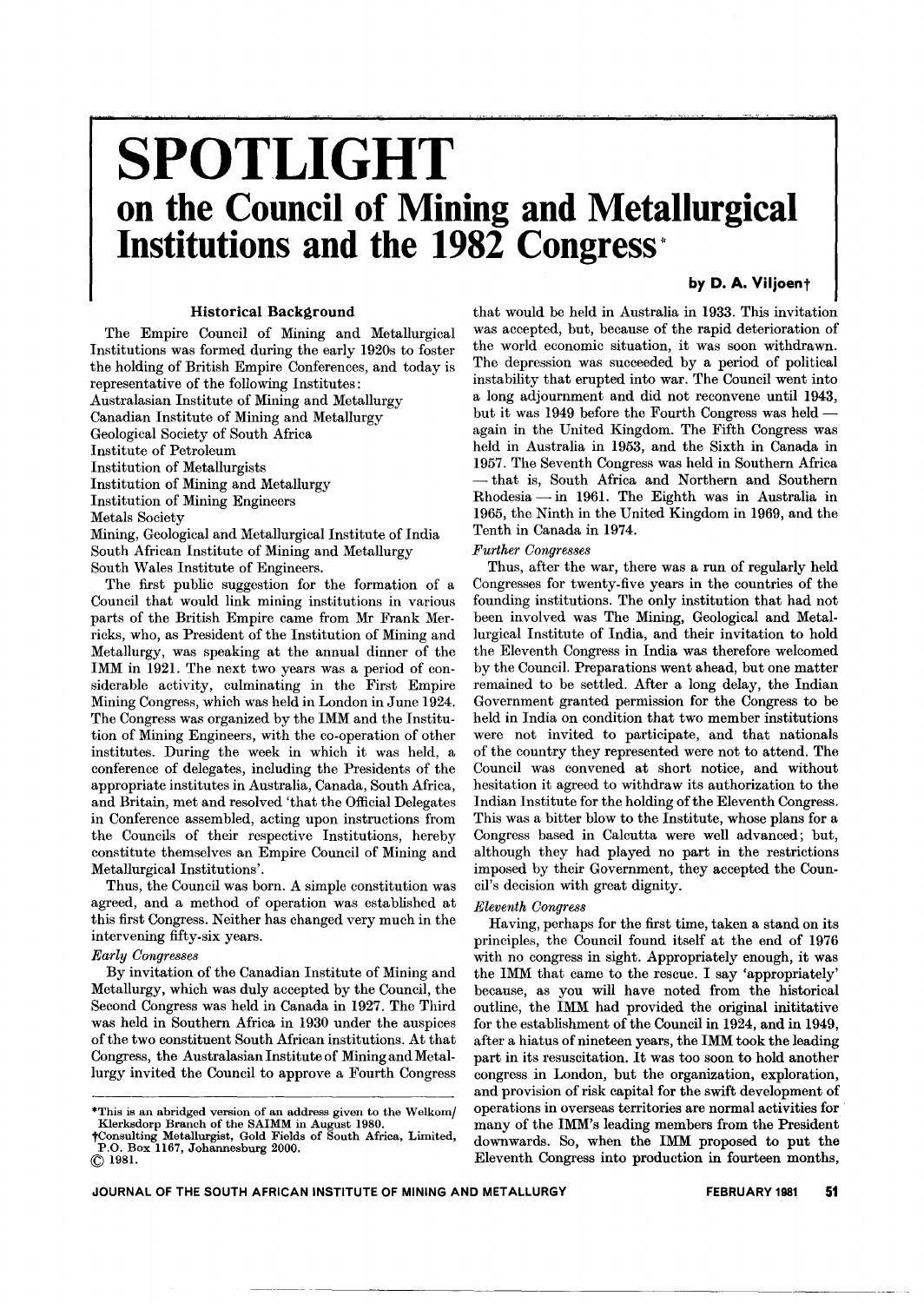ten thousand miles away from home in Hong Kong, the Council accepted with alacrity.

# *Name of the Council*

At a meeting of the Council held in Hong Kong to coincide with the 1978 Congress, which was attended by the Presidents or the representatives of the various constituent institutions, certain basic decisions were taken. The name of the Council, which was anomalous in that South Africa was no longer a member of the Commonwealth, was discussed. It was noted that the name had already been changed twice: from Empire to Commonwealth Council and then to Council of Commonwealth Mining and Metallurgical Institutions. No one felt very strongly about this. The institutions had come together originally under the same auspices, professionally they had strong ties, and, if the word *Commonwealth* no longer had any political exactitude, it expressed in its broader sense a relationship that stilI held among the institutions and their members.

At a subsequent meeting of the Council, which was held in London on 15th January, 1979, it was agreed that the title should be changed to The Council of Mining and Metallurgical Institutions.

### *Congress for South Africa*

Regarding the question of the type of political restraint that had led to the withdrawal of authorization for the Eleventh Congress to be held in India, it was agreed that it would be inconsistent with constitutional obligation, viz 'to serve as an organ of communication and co-operation between constituent bodies', if a congress was centred in a country in the knowledge that one or more constituent bodies would be excluded from participation.

Finally, having received assurance in line with this principle, the Council accepted an invitation from the South African Institute of Mining and Metallurgy to organize a congress centred in Johannesburg during the period April-May 1982. The Congress would be planned in collaboration with the Geological Society of South Africa, another constituent member of the Council.

#### **The 1961 Congress**

The Seventh Congress, which was held in Southern Africa in 1961, was fundamentally serious; in the main, the programme was dedicated to work and, at times, to strenous work. But, to bring so many visitors thousands of miles without showing them as much as possible of a vigorous and controversial country would have been, to say the least, short-sighted.

#### *Entertainment*

So Congress was moved by road, rail, and air over thousands of miles. Movements were effected largely by night so that the valuable daylight hours could be used for the main purpose of the Congress; and, acting on the proverbial principle that all work and no play makes even the brightest mining man a dull dog, the main tours were planned to take in non-mining areas of interest during the weekends—places such as Durban, Cape Town, and the Etosha Pan and Kruger Park game reserves.

South Africans, generally, are hospitable, and hospitality knew no bounds during the four hectic weeks of the Congress. The result was that delegates and affiliates,

South Africans and visitors alike, were almost killed with kindness, with food, and with the enlivening products of the hop, the grape, and what-gives. As the days passed, one viewed with growing amazement and incredulity the amount of punishment that the human frame could withstand.

It can be truly said that, while Congress was a serious business by day, it was extremely gay at night and during the weekends. The delegates, with their women affiliates not far behind and urged on by the 'locals', did their best to turn night into day — every night; and the more they burnt the candle at both ends, the more they seemed to thrive on the experience.

#### *Breakdown of Delegates*

The breakdown of the 1286 delegates showed the following representation:

| $\sim$ 0.11 $\sim$ 0.11 $\sim$ 0.11 $\sim$ 0.11 $\sim$ 0.11 $\sim$ |      |
|--------------------------------------------------------------------|------|
| Honorary members                                                   | 82   |
| Delegates                                                          | 819  |
| ${\rm Affilates}$                                                  | 340  |
| Guest members                                                      | 45   |
|                                                                    |      |
| $\rm Total$                                                        | 1286 |
|                                                                    |      |

The countries from which these were drawn were as follows:

| Country<br>οť<br>origin | Total no. of registrations |                  |                     |        |
|-------------------------|----------------------------|------------------|---------------------|--------|
|                         | Dele-<br>gates             | Affilia-<br>ates | In<br>absen-<br>tia | Totals |
| Australia               | 28                         | R                | 20                  | 54     |
| Canada                  | 43                         | 17               | 53                  | 113    |
| Rhodesia Federation     | 106                        | 30               | 14                  | 150    |
| South Africa            | 537                        | 272              | 5                   | 814    |
| United Kingdom          | 39                         |                  | 15                  | 62     |
| <b>United States</b>    | 11                         |                  | 25                  | 37     |
| Others                  | 27                         | 2                | 27                  | 56     |
| Totals                  | 791                        | 336              | 159                 | 1 286  |

## *Technical Sessions*

The Organizing Committee, under the Chairmanship of Dr C. S. McLean, included four vice-presidents, an executive committee of 15, and three main sub-committees comprising 24 men and 15 women.

The official inauguration of the Seventh Congress took place on Tuesday, IIth April. The opening ceremony was formal and, by all standards, impressive. On a dais, backed by colourful banners carrying the national crests of South Africa, Northern Rhodesia, and Southern Rhodesia, and the monogrammed emblem of the Congress in blue on a silken field of gold, were the President, Dr C. S. Mclean, supported by two of the Regional Vice-presidents, Sir Ronald Prain and W. S. (Jock) Findlay, with the Congress Manager, Hugh Husted, acting as master of ceremonies.

It was decided that, for the special benefit of the visiting delegates - and also for many South Africans, the inaugural session would be followed by the presentation of a series of papers outlining something of the background of the country and its minerals industry.

The first of these, dealing with the organization and management of the gold-mining industry, was presented